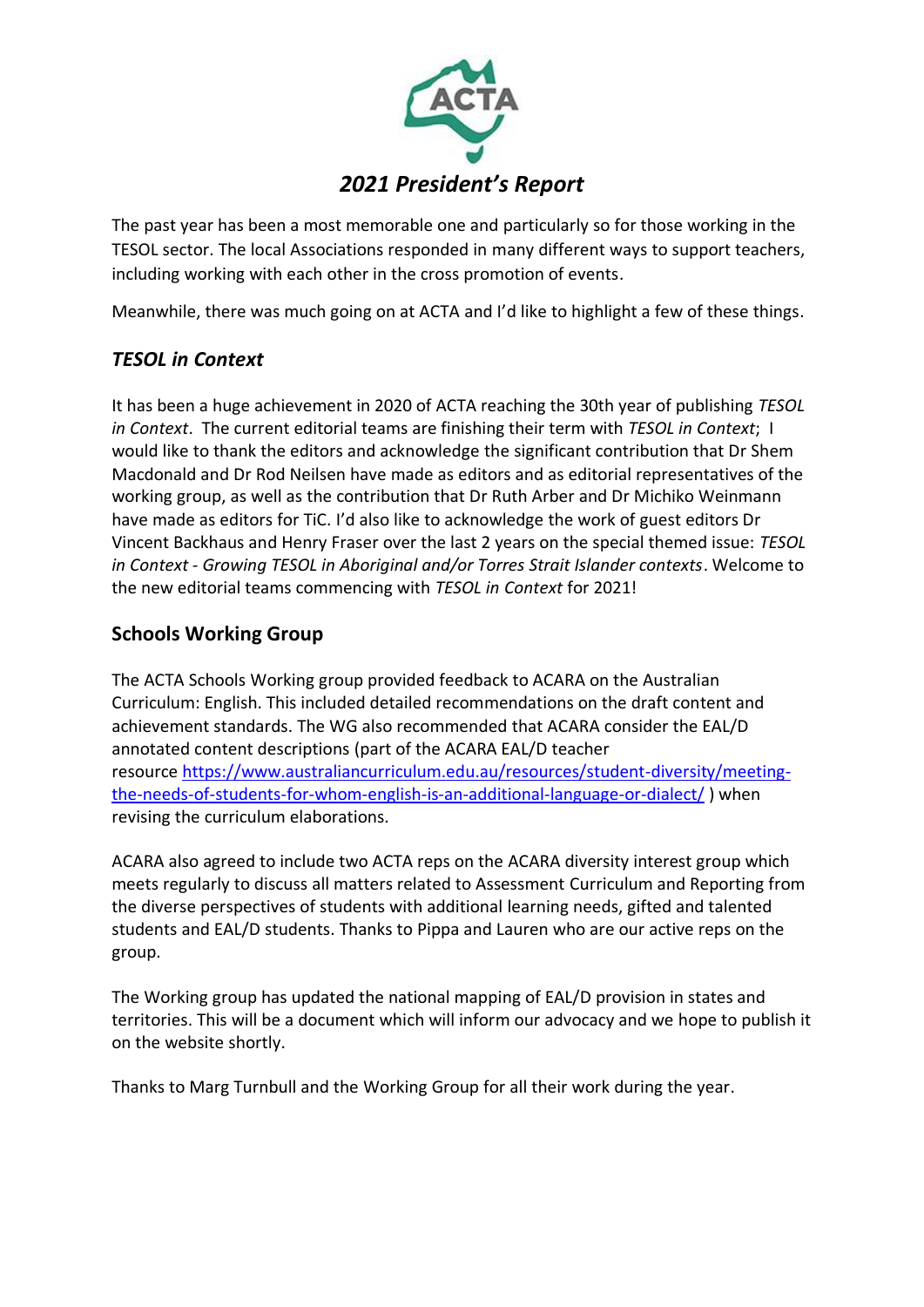

## **Adult Working Group**

ACTA has been very busy in the Adult space!

We have held two forums (the first such events for ACTA) with Alison Larkins, Commonwealth Co-ordinator General for Migrant Services, with attendance oversubscribed (500 webinar; 100 Zoom forum).

During the year, ACTA contributed two significant submissions to Government Inquiries: In May 2020, to the Senate COVID-19 Inquiry and in March 2021 to the Parliamentary Inquiry into the Importance of Adult Literacy.

Other policy papers were submitted to the Dept. of Home Affairs: In June 2020 a letter to the Immigration Minister regarding the future of the AMEP and in July 2020 a Briefing Paper on the AMEP for a meeting with Alison Larkins, newly appointed Commonwealth Coordinator General for Migrant Services.

In 2020 ACTA also conducted a national survey on the Effects of COVID-19 on Post-School EAL Educators.

Helen Moore is to be congratulated on her considerable advocacy work over the past year. Her appointment in October 2020 to the AMEP Advisory Committee to the Dept. of Home Affairs is an acknowledgement of her depth of knowledge and experience.

## **Website and Communications**

There has been significant work done on improving the website and in posting on the Facebook page, which has been very much led by Lesley Ciocarelli. As Lesley steps down, I'd like to thank her for her wonderful contribution to ACTA over many years. Teachers will continue to benefit from her work through improved access to news and events and we hope that the sharing of professional learning opportunities will assist in attracting new members to local associations. Best wishes to you Lesley!

Farewell too, to Jennifer! As a member of ATESOL ACT for 25 years, and as ACT rep on ACTA since 2012, needless to say, Jennifer has made an enormous contribution. She has been ACTA Treasurer for most of that time, as well an active member of various working groups. On behalf of ACTA, I would like to thank Jennifer very much for her hard work and commitment; her knowledge and attention to detail will really be missed.

Lastly, thank you to all the ACTA councillors who have contributed in different ways during the past year. In particular, thanks to Deb Icely, who is stepping away from ACTA after the AGM. Her work in the role of Secretary over the past year has been much appreciated.

I look forward to working with the new ACTA representatives in the coming year, to explore ways to support the work of teachers through stronger collaboration between local associations and to advocate for the EALD sector.